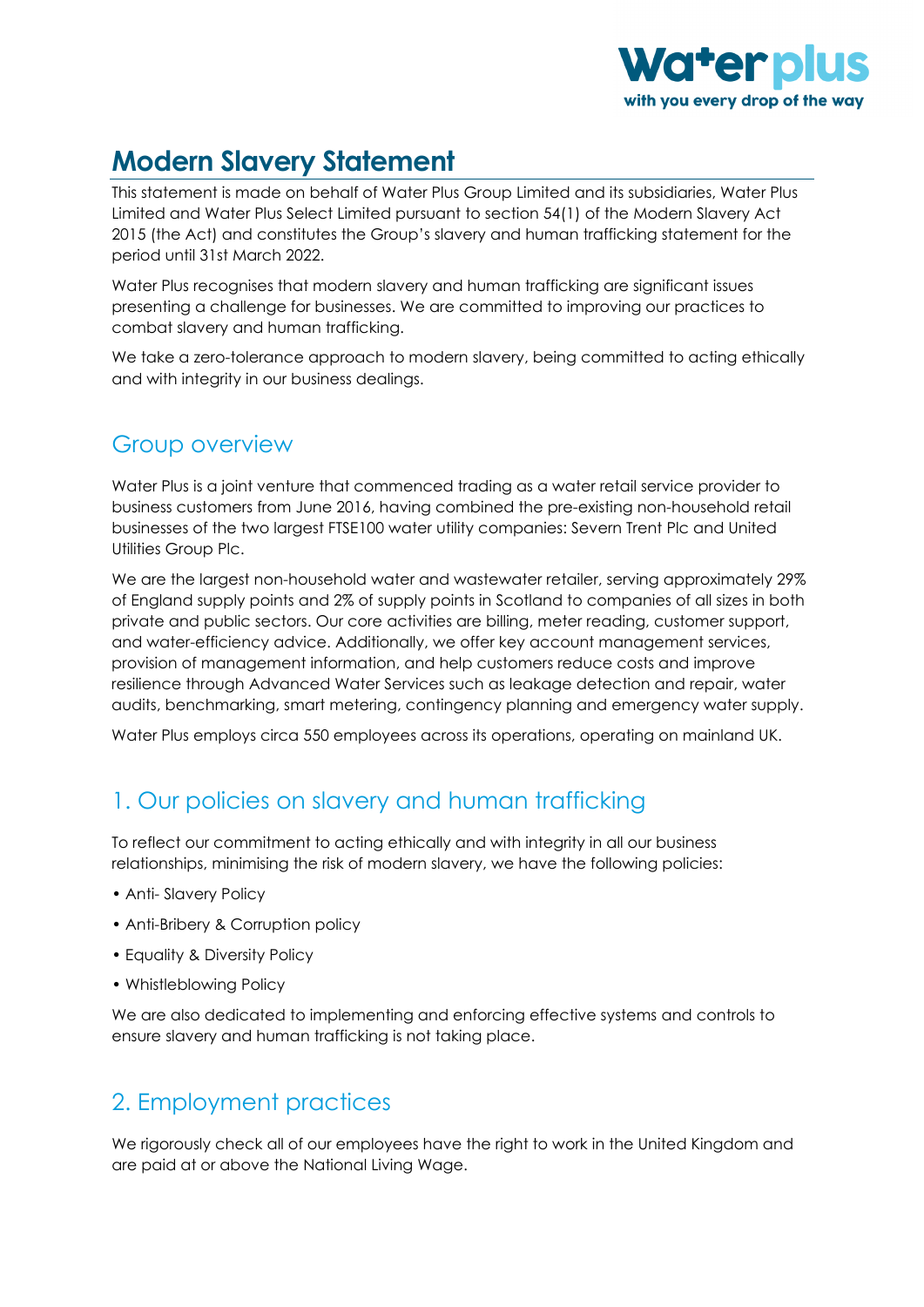

In addition to the employment rights and benefits which are provided to employees, our Contracts of Employment and Company Policies make clear to all employees what actions and behaviours are expected of our people.

Training is provided to all our people annually on our Whistleblowing Policy, Code of Conduct and Anti-Bribery and Corruption.

### 3. Our Supply Chain

Our supply chain is reliant on around 180 suppliers with the majority predominantly based in the UK to deliver our operations responsibly. Our supply chain includes:

• Providers of business critical internal services such as equipment, IT and software programmes.

• Providers of customer-facing services such as meter readers, water efficiency experts and other value added service providers.

• Providers of customer engagement services such as field sales agents, brokers and third party intermediaries.

Our supply chain consists largely of persons that are not in a category which is generally seen to be vulnerable to modern day slavery. Around 98% of our supply chain is based within the UK, equating to more than 99% of our total spend, with some back office activity provided from by our service provider in India. Our focus is to ensure that there are policies and procedures in place for our contractors and suppliers to ensure all of our suppliers adopt our high standards to help mitigate the risk of modern slavery, and while we work collaboratively with them, we also clearly set out our zero tolerance approach.

#### 4. Due diligence process for slavery and human trafficking

Before we engage with any new supplier, we conduct a review of their business, including their supply chain, as far as is reasonably practicable. Each new supplier is required to confirm that they comply with all applicable laws and regulations, including the Act. They are also required to confirm compliance with our Anti-Slavery Policy.

#### 5. Training for our People

To date no training has been provided on the risks of modern slavery within our business relationships, however there are some key managers that have an understanding of these to identify and develop preventative measures. Both awareness of our obligations and training are to be provided to employees in the current year (see further below).

Online training is provided for:

- Code of Conduct (includes discrimination and ethical trading)
- Anti-Bribery & Corruption
- Whistleblowing

#### 6. Reporting concerns regarding slavery or human-trafficking